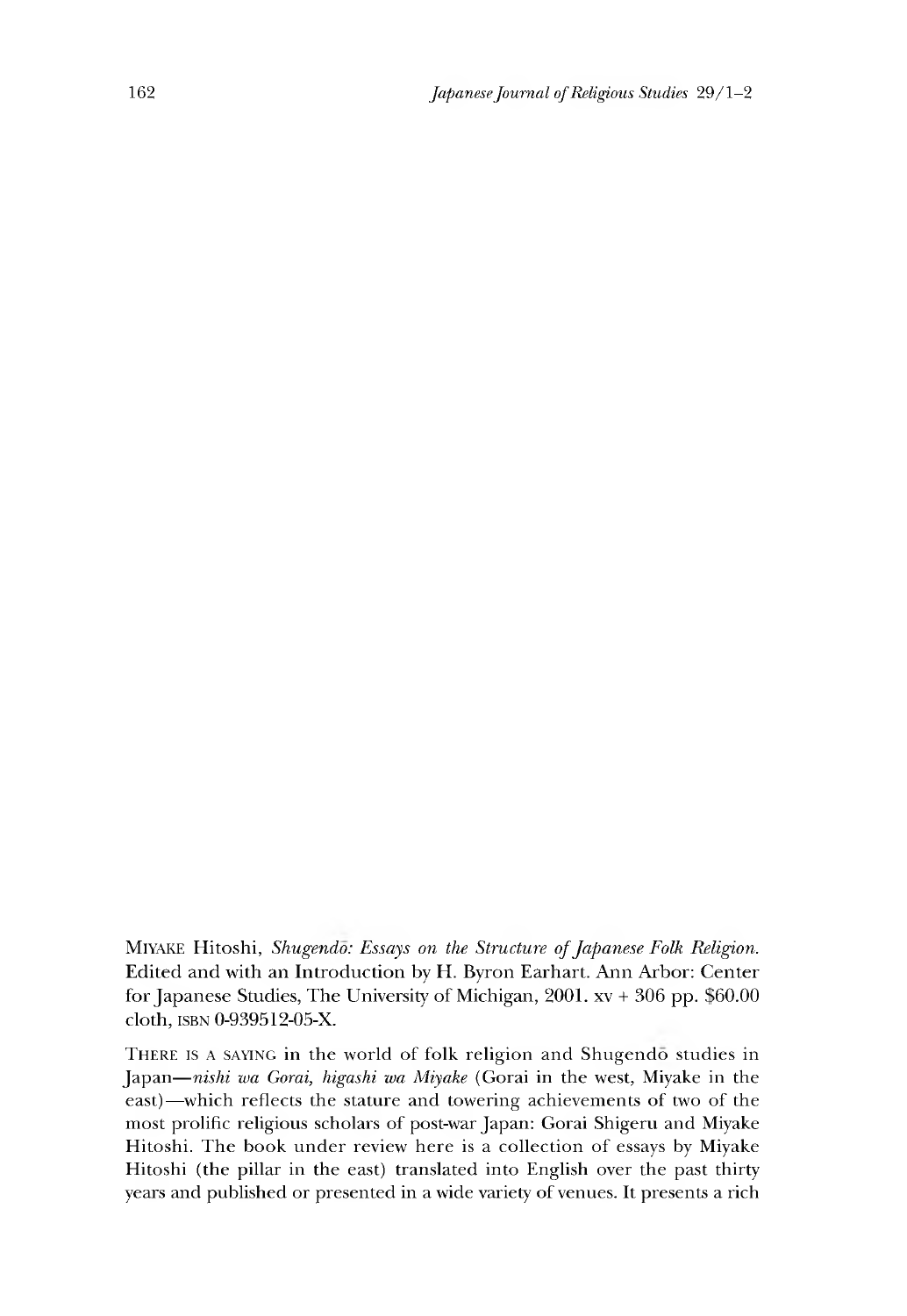The collection opens with an Introduction by H. Byron Earhart, nicely introducing the author and his voluminous work, and emphasizing the importance of folk religion and Shugendo for the study of "Japanese religion." The essays themselves are presented in two parts: eight essays in "Part One: Shugendō," and five essays in "Part Two: Folk Religion." The essays on Shugendo range from a general outline of the history and organization of Shugendo; to detailed and concrete studies of subjects such as the Kumano deities, mountain austerities, and Shugendo ritual and cosmology; to a specific discussion of the controversial issue of the prohibition of women at Mt. Sanjo (Omine). The shorter section on folk religion includes a mixed bag of essays that, rather than provide a broad introduction to the subject, address a number of issues such as "the idea of nature," worldly benefits, the revitalization of traditional religion, and the cycle of death and rebirth.

The essays are all informative, and I found the chapters on religious rituals  $(3)$  and mountain austerities  $(4)$  particularly useful for a basic understanding of Shugendo. Chapter 8 on the prohibition of women at Mt. Sanjo is of special interest, as it takes up an important issue not only for Shugendo but also for Japanese society in general, and the author does not hesitate to take a stand on the issue— one that will probably not be very popular among Western readers. The essays on folk religion (9-13) are more mixed—each individual topic is of interest, but the reader should not expect to find an overview of the general field of folk religion in Japan. Chapter 10 on "the idea of nature" goes beyond description to the proscriptive, advocating an embrace of folk religion to overcome modern environmental destruction, finally, inclusion of other essays by Miyake, such as "The Influence of Shugendo on the 'New Religions'" (originally published in KIYOTA 1987, pp. 71-82), would have made the collection even more complete.

This collection is not without its problems. There is too much repetition of basic material, probably due to the fact that the essays were produced (and translated) independently and presented in various formats over such a long period (some of the chapters were originally produced in 1975, and the earliest in 1972). The Bibliography, though quite extensive and useful, has not been updated to contain many recent and important Western-language works, such as those by Anne-Marie Bouchy and David Moerman, nor do many of the translations take into account the English-reading audience. I believe that a translation of a Japanese article should—in consultation with the original author— supplement the original text by adding references to appropriate works in Western languages (some of which would be superfluous in a Japanese essay) and providing supplementary explanation (usually, but not restricted to, new notes), with the new audience in mind. Most of the essays in this collection are straightforward translations of the original Japanese, not to mention that many of the chapters are distillations of vast tomes in Japanese that serve as a summary of mountains of material available to the Japanese reader, and thus are not as user-friendly as they should or could be.